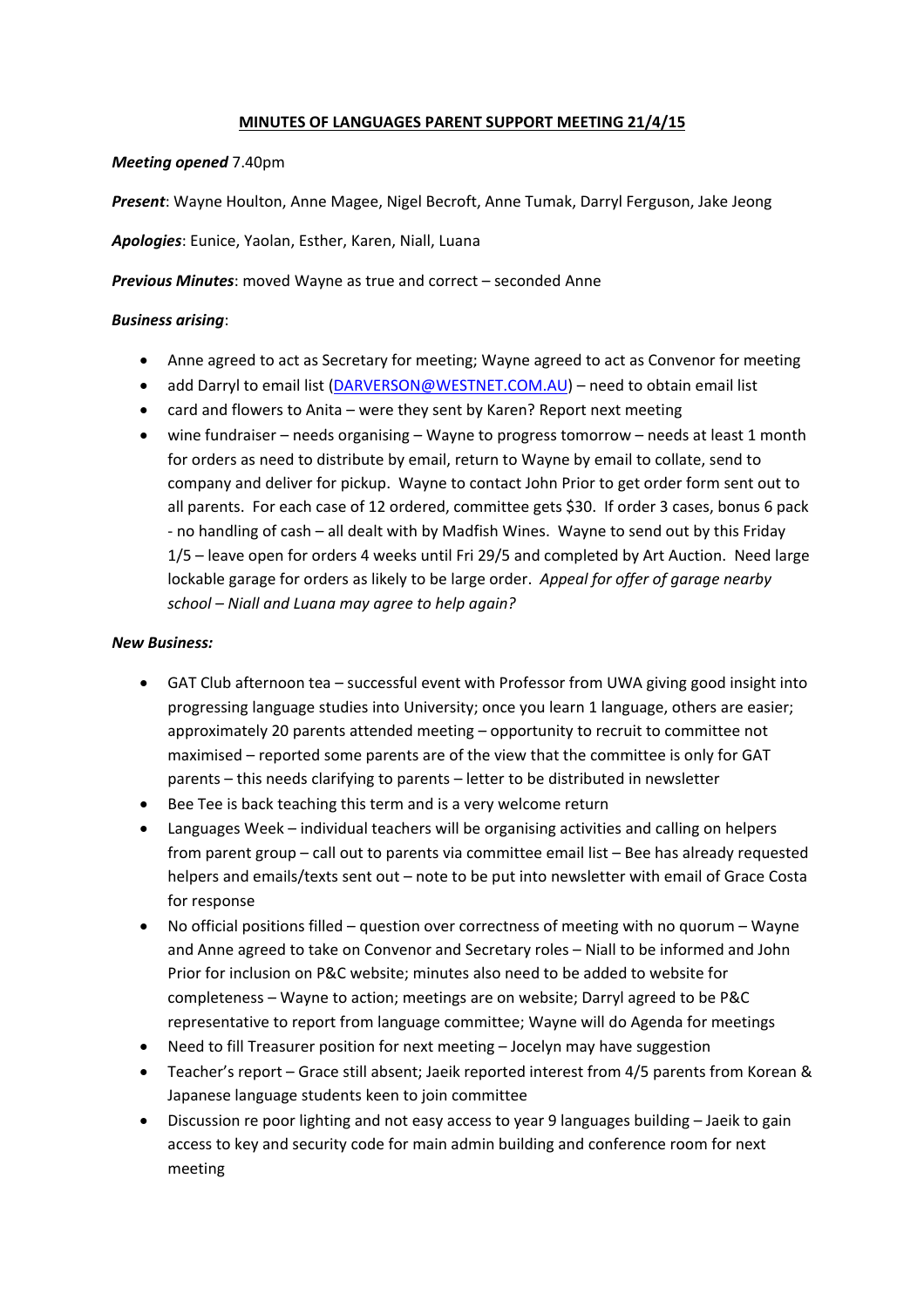- Anne T discussed re year group photos taken of years 7‐10 main purpose of photos for archiving and to identify where GAT students end up within the pathways? Jaeik to see if all individual students can be identified in each photo. Anne will put notice in newsletter for parents to access purchase of photos from school photographer
- Language Perfect query re access for students when subscription paid Jaeik informed access is available – MLfirstname(capital first letter)lastname(capital first letter) password is the child's first name – any concerns to teacher as can reset password
- Nigel discussed vertical language path availability reported that Mr Milton Butcher guaranteed Chinese and Italian languages in years 11 & 12 at the GAT Club meeting – cannot guarantee other languages; Nigel to follow up with Yaolan re letter regarding this discussed at previous meeting; beware grid line with choices of other languages e.g. economic/politics/Chinese – can't always do language with other timetable clashes
- Jaeik agreed to send out letter from committee to all language parents inviting them to join the committee – Anne to obtain up to date introductory letter and email to Jaeik at Jaeik.jeong@lawley.wa.edu.au
- Grace Costa arrived at 8.25pm letter given end of 2014 to all language students suggests letter to be given to all students for parents and to obtain a "yes" or "no" to interest in joining the committee or helping out at functions – Wayne agreed to this – Grace will collect responses and give "yes" responses for him to make personal contact
- Need email list collected at soiree Anne to action with Jocelyn
- Anne to get letter and forward to Anne Tumak for next newsletter ? next week

# *Teacher report Grace*

- China Tour all went well students had a great time visited 3 schools and links continue
- 2015 language trips completed 2016 Italy and possibly first French tour ever may be combined
- Bee Tee back from sick leave return to substantiated teachers welcome back
- Languages Week Mon June 22-Fri 26 special activities for each language organised by teachers; Fri is Languages Expo – middle school will be released to attend – will run from lunchtime until 6.30pm; inviting community guests with Primary Schools and Principals and other High School teachers – Primary School students are preparing items to perform – special activities e.g. ancient world for year 7s – every language will have different activities; Grace wants parent (adult) helpers for the day to enable putting people in charge of areas – objective is to show off the culture of the language e.g. pasta making, green tea with different stations – HOW MANY PEOPLE FROM THE LANGUAGE COMMITTEE ARE ABLE TO HELP ON THE DAY? Notice will be placed in newsletter by Anne with reply to Grace @ GraziaCosta@lawley.wa.edu.au
- Request for funds by Grace for Languages Week \$300 per language for activities & food (French, Italian, Chinese, Japanese) excluding Korean (Korean govt sponsorship) and Indonesian \$100 out of respect to final year students – Total request \$1300. Anne to check with Jocelyn re available funds – unable to commit yet as no quorum or official committee – can put forward as motion at next meeting May 5 & gain approval from P&C in time